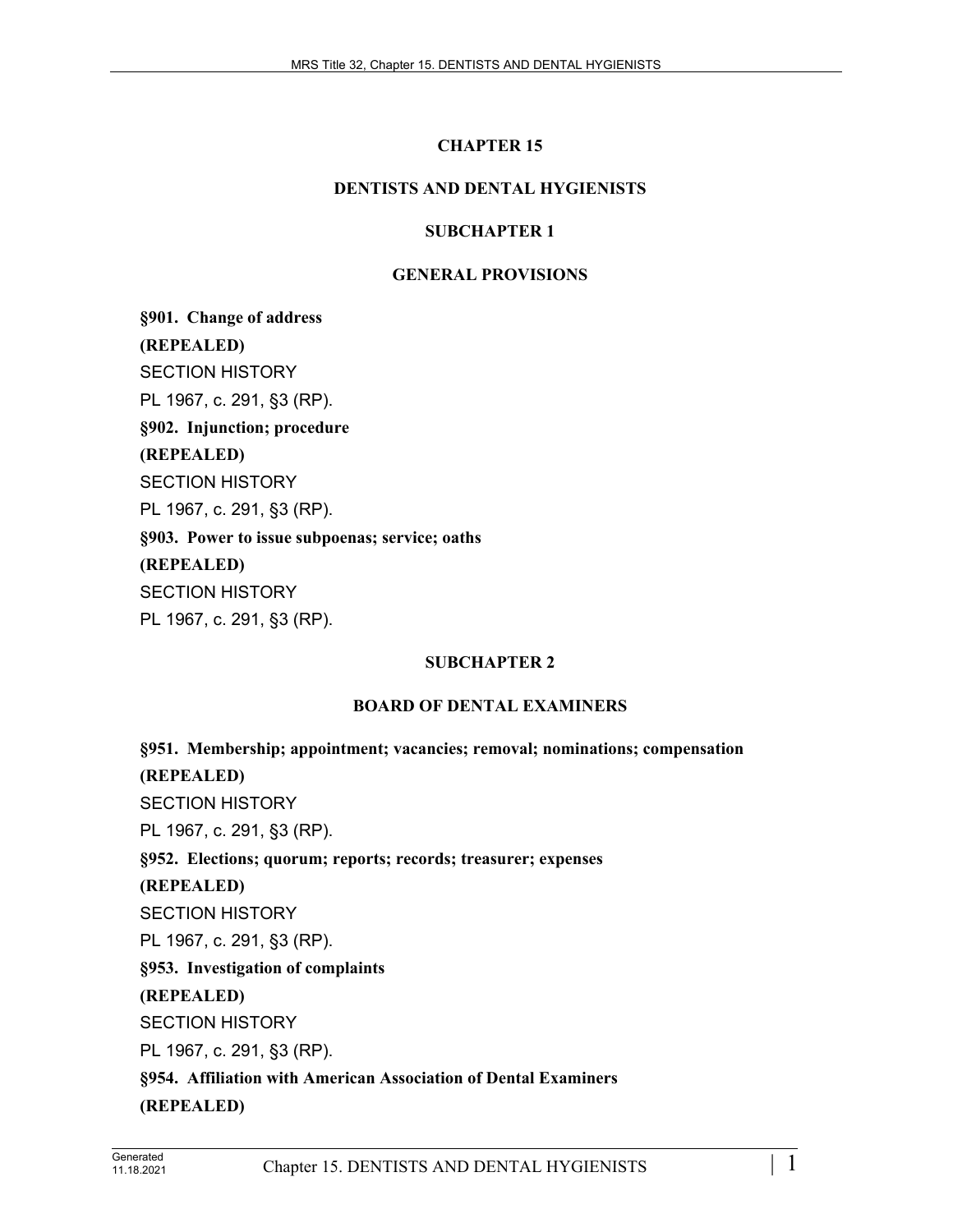SECTION HISTORY PL 1967, c. 291, §3 (RP).

## **SUBCHAPTER 3**

#### **DENTISTS**

**§1001. Definitions; persons excepted**

**(REPEALED)**

SECTION HISTORY

PL 1967, c. 291, §3 (RP).

**§1002. Qualifications**

**(REPEALED)**

SECTION HISTORY

PL 1967, c. 291, §3 (RP).

## **§1003. Application for examination; subjects; reexamination**

**(REPEALED)**

SECTION HISTORY

PL 1967, c. 291, §3 (RP).

**§1004. Certificates; fees; registration cards**

**(REPEALED)**

SECTION HISTORY

PL 1967, c. 291, §3 (RP).

**§1005. Reciprocity with other states; fees**

**(REPEALED)**

SECTION HISTORY

PL 1967, c. 291, §3 (RP).

**§1006. Fees for duplicate certificates**

**(REPEALED)**

SECTION HISTORY

PL 1967, c. 291, §3 (RP).

**§1007. Lawful practitioners**

## **(REPEALED)**

SECTION HISTORY

PL 1967, c. 291, §3 (RP).

**§1008. Drugs or medicines prescribed**

**(REPEALED)**

SECTION HISTORY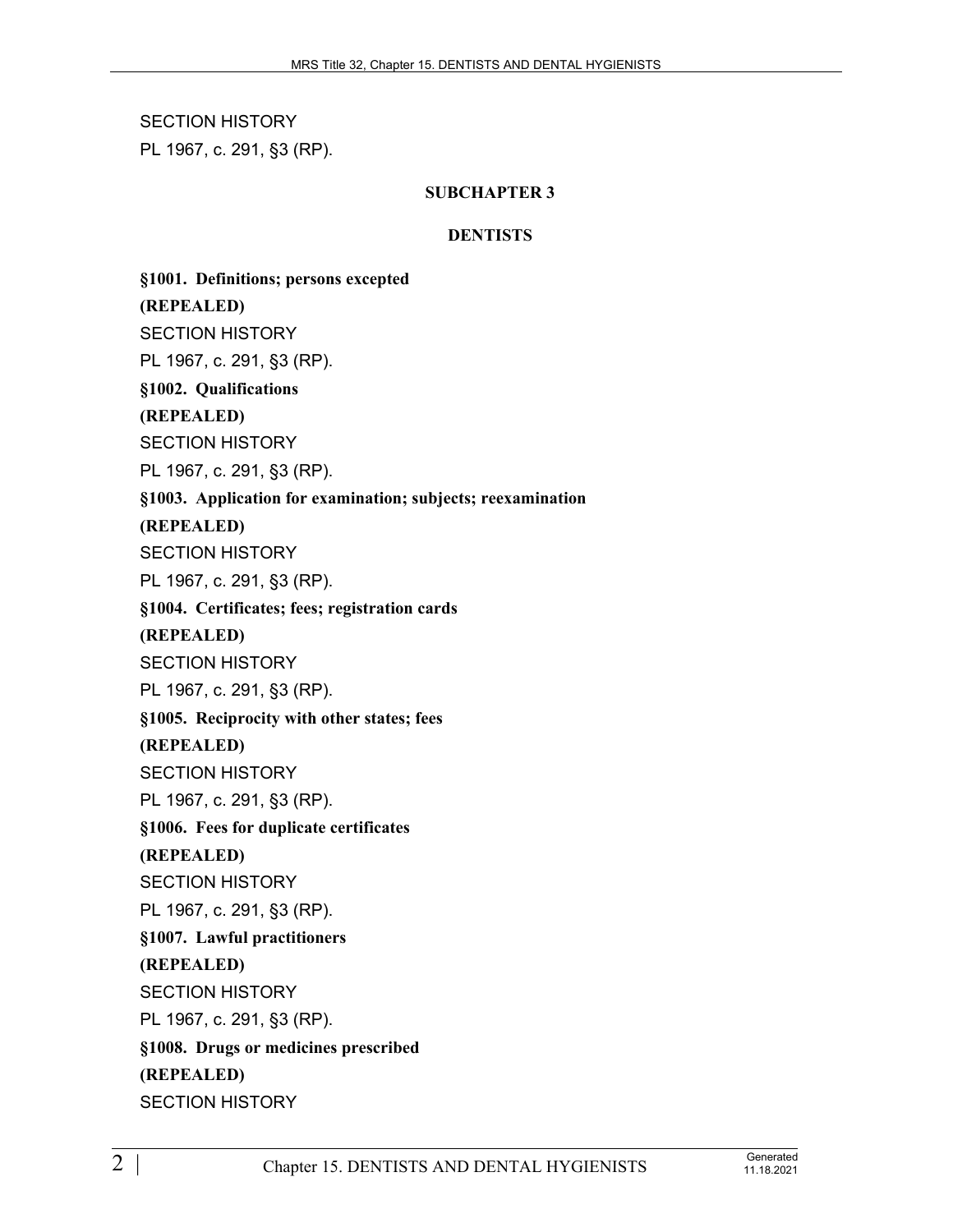PL 1967, c. 291, §3 (RP). **§1009. Revocation of certificates; misrepresentation (REPEALED)** SECTION HISTORY PL 1967, c. 291, §3 (RP). **§1010. Hearings (REPEALED)** SECTION HISTORY PL 1967, c. 291, §3 (RP). **§1011. Conviction certified (REPEALED)** SECTION HISTORY PL 1967, c. 291, §3 (RP). **§1012. Unlawful practice (REPEALED)** SECTION HISTORY PL 1967, c. 291, §3 (RP). **§1013. Fraudulent sale or alteration of diplomas (REPEALED)** SECTION HISTORY PL 1967, c. 291, §3 (RP). **§1014. Penalties (REPEALED)** SECTION HISTORY PL 1967, c. 291, §3 (RP).

#### **SUBCHAPTER 4**

#### **DENTAL HYGIENISTS**

**§1051. Examination; qualifications; fees (REPEALED)** SECTION HISTORY PL 1967, c. 291, §3 (RP). **§1052. Reciprocity with other states; fees (REPEALED)** SECTION HISTORY PL 1967, c. 291, §3 (RP).